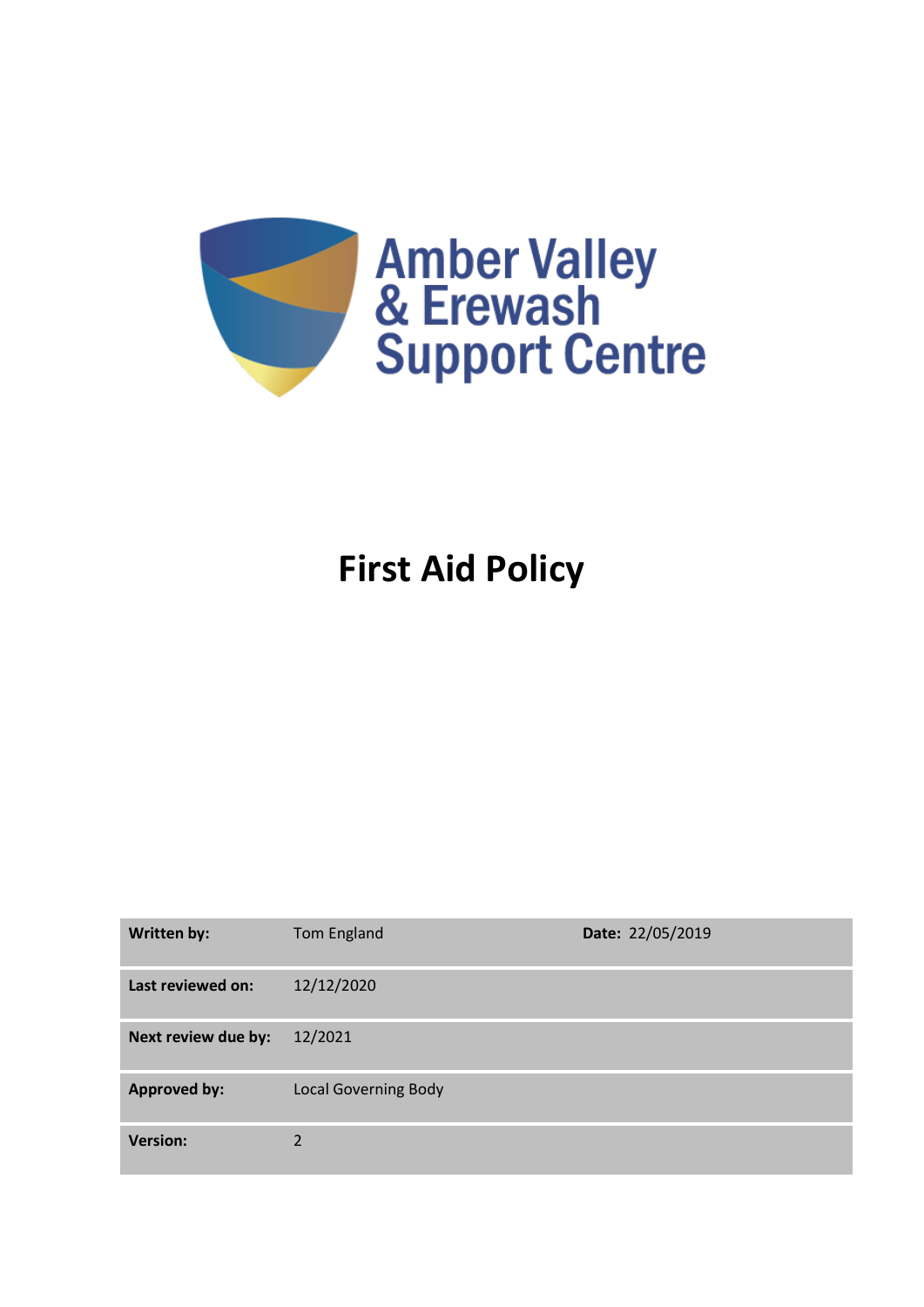

## **First Aid Policy Statement Rationale**

Children and adults in our care need good quality first aid provision. Clear and agreed systems should ensure that all children are given the same care and understanding in our academy.

## **Purpose**

This policy:

- Gives clear structures and guidelines to all staff regarding all areas of first aid
- Clearly defines the responsibilities of the staff
- Enables staff to see where their responsibilities end
- Ensures good first aid cover is available in the academy and on visits.

#### **Guidelines**

New staff to the academy are made aware of this policy when they are appointed. This policy is reviewed and updated annually. This policy has safety as its priority for the children and adults receiving first aid and safety for the adults who administer first aid.

#### **The policy links to:**

The DFE Guidelines.

<https://www.gov.uk/government/publications/first-aid-in-schools>

<http://www.hse.gov.uk/firstaid/legislation.htm> The HSE guidelines

<https://www.rospa.com/school-college-safety/> The RoSPA Guidelines.

[https://www.rospa.com/rospaweb/docs/advice-services/school-college-safety/managing-safety](https://www.rospa.com/rospaweb/docs/advice-services/school-college-safety/managing-safety-schools-colleges.pdf)[schools-colleges.pdf](https://www.rospa.com/rospaweb/docs/advice-services/school-college-safety/managing-safety-schools-colleges.pdf)

[The Management of Health and Safety at Work Regulations 1999,](http://www.legislation.gov.uk/uksi/1999/3242/contents/made) which require employers to carry out risk assessments, make arrangements to implement necessary measures, and arrange for appropriate information and training

[The Reporting of Injuries, Diseases and Dangerous Occurrences Regulations \(RIDDOR\) 2013,](http://www.legislation.gov.uk/uksi/2013/1471/schedule/1/paragraph/1/made) which state that some accidents must be reported to the Health and Safety Executive (HSE), and set out the timeframe for this and how long records of such accidents must be kept

[Social Security \(Claims and Payments\) Regulations 1979,](http://www.legislation.gov.uk/uksi/1979/628) which set out rules on the retention of accident records

The Academy Policy for Equality Policy (including Public Sector Equality Duty).

The Academy Policy for Medical needs and Medicines Policy.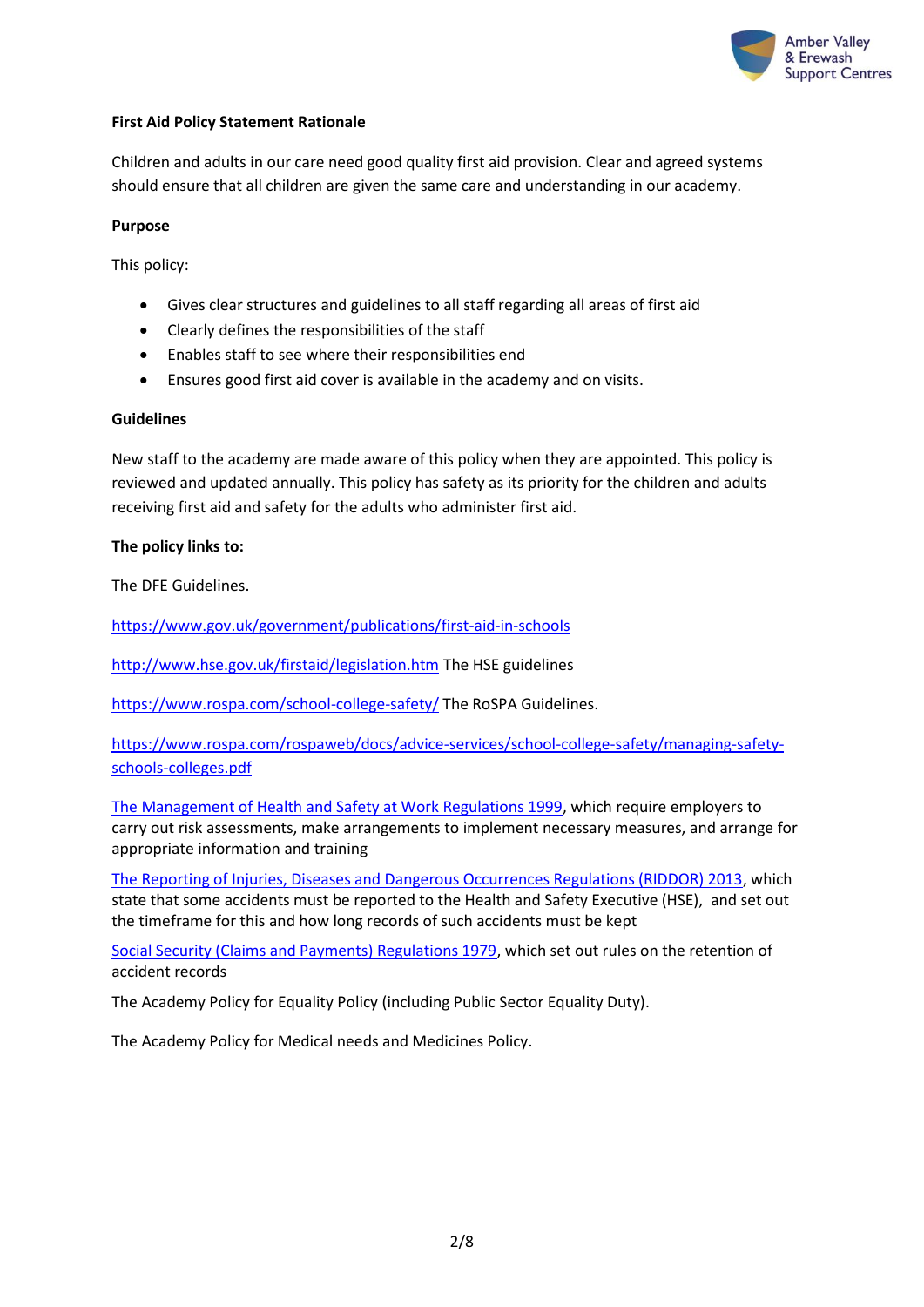

## **Responsibilities**

## **The Headteacher**

The Headteacher is responsible for the implementation of this policy, including:

- Ensuring that an appropriate number of appointed persons and/or trained first aid personnel are present in the academy at all times
- Ensuring that first aiders have an appropriate qualification, keep training up to date and remain competent to perform their role
- Ensuring all staff are aware of first aid procedures
- Ensuring appropriate risk assessments are completed and appropriate measures are put in place
- Undertaking, or ensuring that managers undertake, risk assessments, as appropriate, and that appropriate measures are put in place
- Ensuring that adequate space is available for catering to the medical needs of pupils
- Reporting specified incidents to the HSE when necessary (see section 6).

## **Appointed Persons-The Assistant Headteachers**

The Assistant Headteacher for each site is the appointed person and is responsible for overseeing the arrangements for first aid within that site. The appointed persons duties include ensuring:

- That first aid equipment is available at strategic points in the academy sites and checked/stocked on a half termly basis.
- That there remains an appropriate level of first aid provision at each academy site and while on off-site activities.
- That each first aider is aware of their duties and responsibilities.
- That each first aider is appropriately and timely in their completion of associated paper work.
- That all visitors to site are made aware of who is responsible for first aid.
- That first aid qualifications are, and remain, current (e.g. First Aid at Work Certificates are valid for 3 years).

## **Staff-Teachers and any Support Staff.**

Academy staff are responsible for:

- Ensuring they follow first aid procedures
- Ensuring they know who the first aiders in the academy are
- Completing accident reports (see appendix 2) for all incidents they attend to, where a first aider/appointed person is not called
- Informing the Headteacher or their manager of any specific health conditions or first aid needs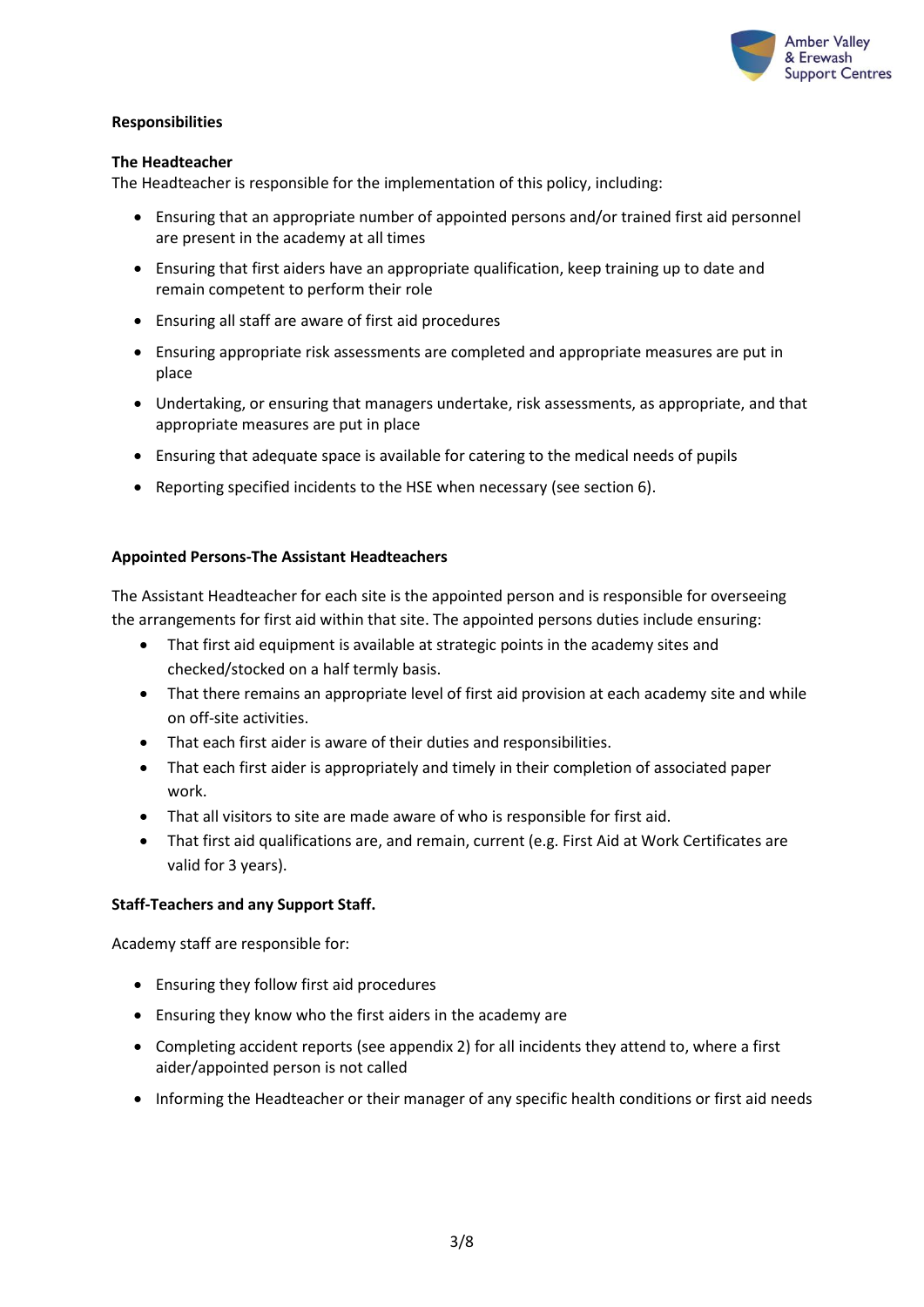

## **Kirk Hallam Site.**

## Appointed Person

• Kelly White, Assistant Headteacher.

The First aid box is located in the shared/kitchen area.

## **Bennerley Site.**

Appointed Person

• Russ Mckee, Assistant Headteacher.

The First aid boxes are located in the following areas:

- Staff room
- Main office
- PE store
- Kitchen
- Minibus

## **Sawley Site.**

Appointed Person

• Elwyn Fry, Assistant Headteacher.

The First aid boxes are located in the following areas:

- Staff room
- Main office
- Kitchen
- Minibus

## **First aid procedures**

## **Academy procedures**

In the event of an accident resulting in injury:

- The closest member of staff present will assess the seriousness of the injury and seek the assistance of a qualified first aider, if appropriate, who will provide the required first aid treatment
- The first aider, if called, will assess the injury and decide if further assistance is needed from a colleague or the emergency services. They will remain on scene until help arrives
- The first aider will also decide whether the injured person should be moved or placed in a recovery position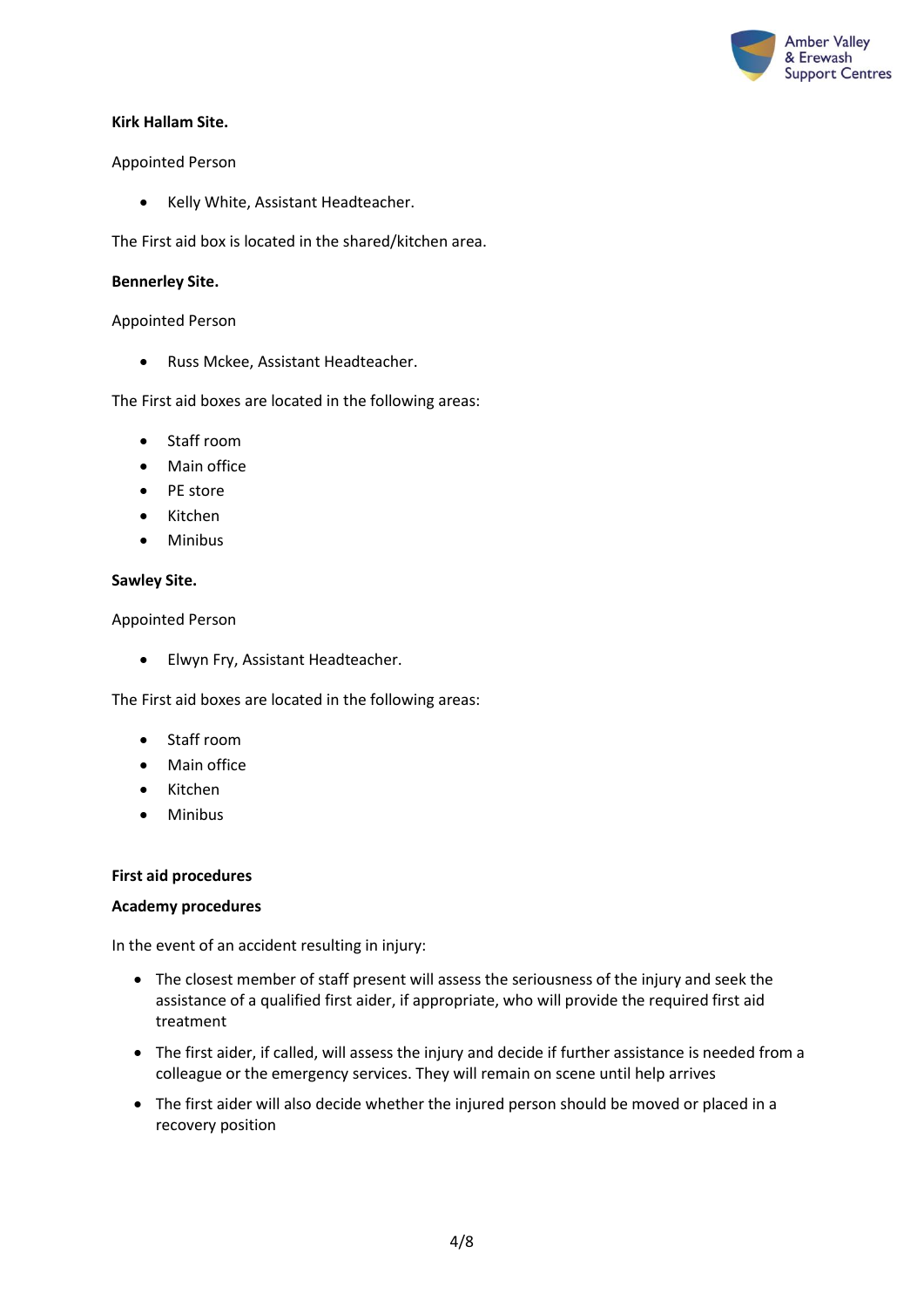

- If the first aider judges that a pupil is too unwell to remain in the academy, parents will be contacted and asked to collect their child. Upon their arrival, the first aider will recommend next steps to the parents
- If emergency services are called, the Assistant Headteacher will contact parents immediately
- The first aider will complete an accident report form on the same day or as soon as is reasonably practical after an incident resulting in an injury

## **Off-site procedures**

When taking pupils off the academy premises, staff will ensure they always have the following:

- An AVESC mobile phone
- A portable first aid kit
- Information about the specific medical needs of pupils
- Parents' contact details

Risk assessments will be completed by the organiser of the trip and approved by the EVC and Headteacher prior to any educational visit that necessitates taking pupils off academy premises. There will always be at least one first aider on trips and visits.

## 1. First aid equipment

A typical first aid kit in our academy will include the following:

- A leaflet with general first aid advice
- Regular and large bandages
- Eye pad bandages
- Triangular bandages
- Adhesive tape
- Safety pins
- Disposable gloves
- Antiseptic wipes
- Plasters of assorted sizes
- Scissors
- Cold compresses
- Burns dressings

No medication is kept in first aid kits.

## **Record-keeping and reporting**

## **First aid and accident record book**

• An accident form will be completed by the first aider on the same day or as soon as possible after an incident resulting in an injury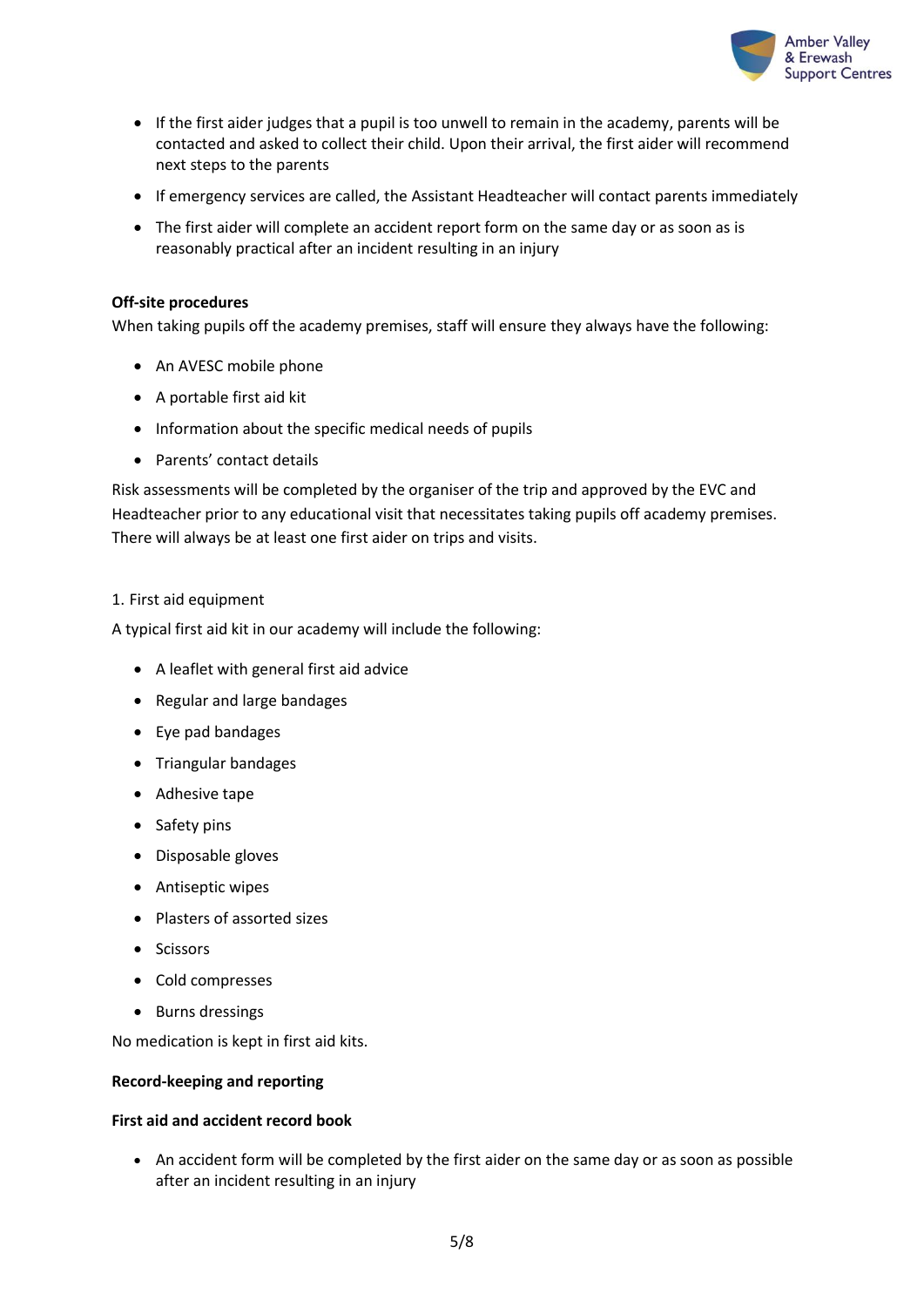

- As much detail as possible should be supplied when reporting an accident, including all of the information included in the accident form at appendix 2
- A copy of the accident report form will also be added to the pupil's educational record by the first aider. This will be provided to the BSA on the same day for filing.
- Records held in the first aid and accident book will be retained by the academy for a minimum of 3 years, in accordance with regulation 25 of the Social Security (Claims and Payments) Regulations 1979, and then securely disposed of.

## **Reporting to the HSE**

The Assistant Headteachers will keep a record of any accident which results in a reportable injury, disease, or dangerous occurrence as defined in the RIDDOR 2013 legislation (regulations 4, 5, 6 and 7).

The Assistant Headteachers will report these to the Health and Safety Executive as soon as is reasonably practicable and in any event within 10 days of the incident. Reportable injuries, diseases or dangerous occurrences include:

- Death
- Specified injuries, which are:
	- o Fractures, other than to fingers, thumbs and toes
	- o Amputations
	- o Any injury likely to lead to permanent loss of sight or reduction in sight
	- o Any crush injury to the head or torso causing damage to the brain or internal organs
	- o Serious burns (including scalding)
	- o Any scalping requiring hospital treatment
	- o Any loss of consciousness caused by head injury or asphyxia
	- o Any other injury arising from working in an enclosed space which leads to hypothermia or heat-induced illness, or requires resuscitation or admittance to hospital for more than 24 hours
- Injuries where an employee is away from work or unable to perform their normal work duties for more than 7 consecutive days (not including the day of the incident)
- Where an accident leads to someone being taken to hospital
- Near-miss events that do not result in an injury, but could have done. Examples of near-miss events relevant to academies include, but are not limited to:
	- o The collapse or failure of load-bearing parts of lifts and lifting equipment
	- o The accidental release of a biological agent likely to cause severe human illness
	- o The accidental release or escape of any substance that may cause a serious injury or damage to health
	- o An electrical short circuit or overload causing a fire or explosion

#### **Any report the HSE must also be reported to the Headteacher.**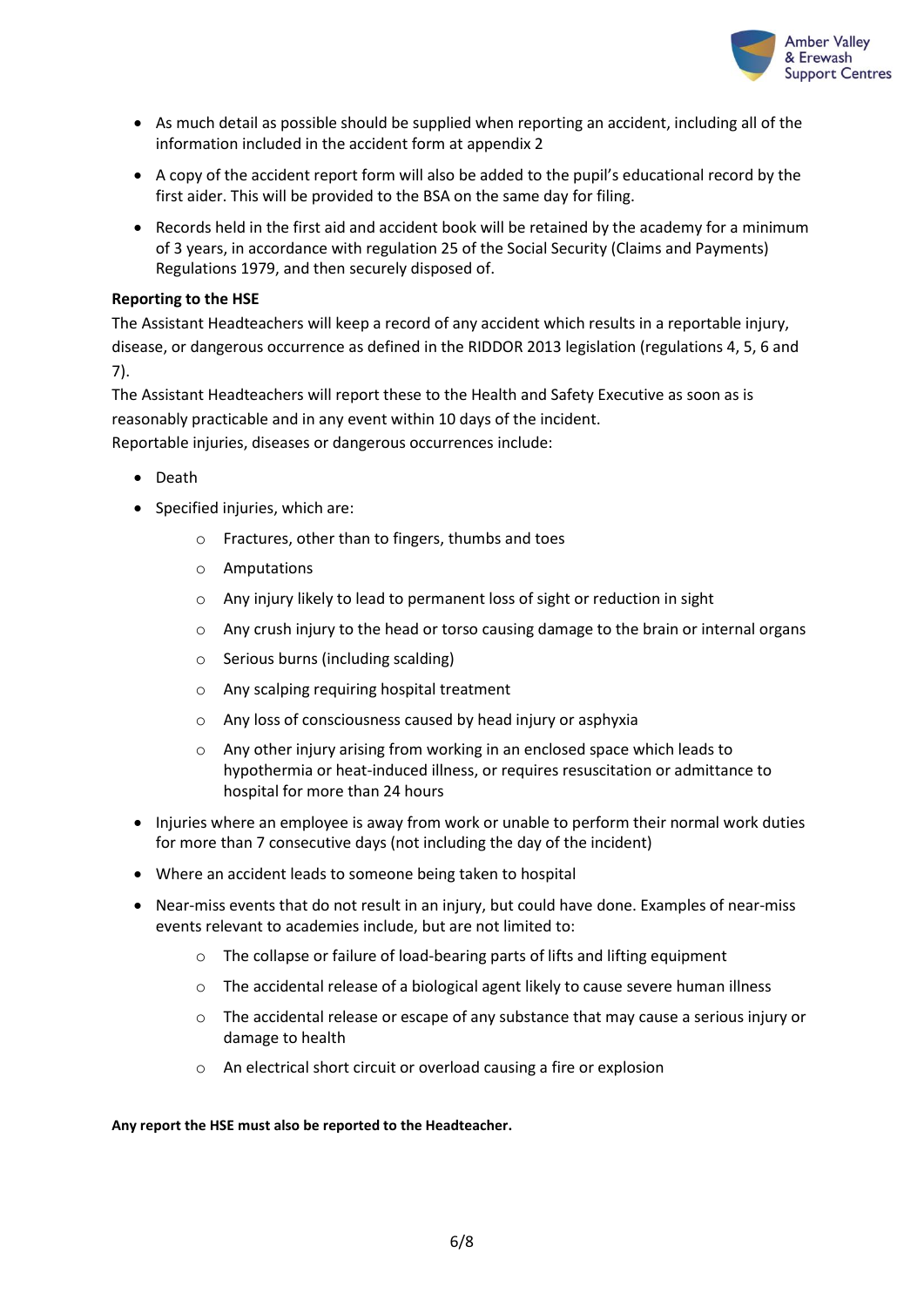

## **Notifying parents**

The BSA will inform parents of any accident or injury sustained by a pupil, and any first aid treatment given, on the same day, or as soon as reasonably practicable.

## **Reporting to Ofsted and child protection agencies**

The Headteacher will notify Ofsted of any serious accident, illness or injury to, or death of, a pupil while in the academy's care. This will happen as soon as is reasonably practicable, and no later than 14 days after the incident.

The Assistant Headteacher will notify any relevant safeguarding agencies of any serious accident or injury to, or the death of, a pupil while in the academy's care.

# **Training**

All academy staff are able to undertake first aid training if they would like to.

All first aiders must have completed a training course and must hold a valid certificate of competence to show this. The academy will keep a register of all trained first aiders, what training they have received and when this is valid until.

Staff are encouraged to renew their first aid training when it is no longer valid. First aiders should remind the Assistant Headteacher and BSA with 3 months' notice to allow a course to arranged.

# **Monitoring arrangements**

This policy will be reviewed by the Headteacher every year. At every review, the policy will be approved by the Governing Body.